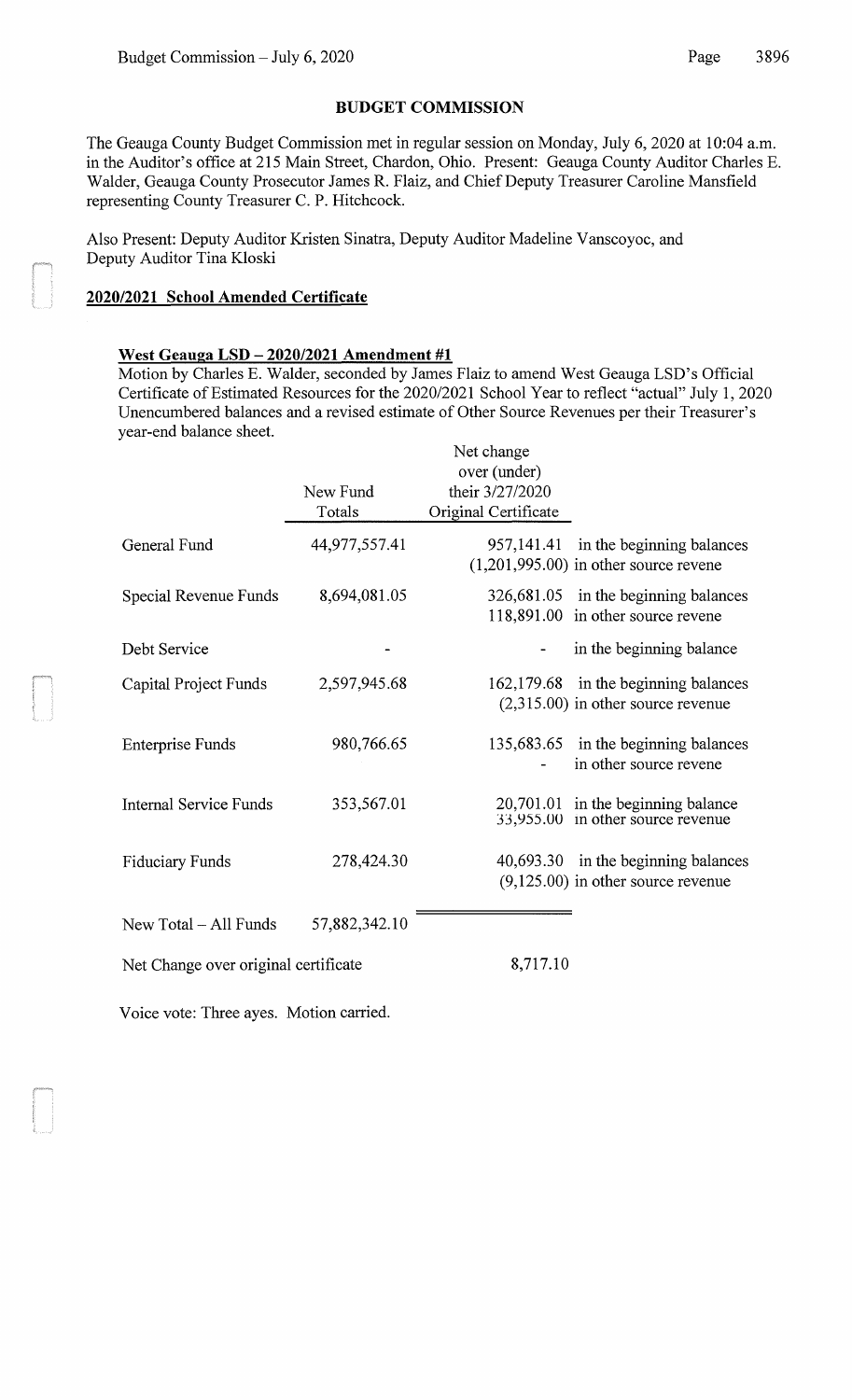## **2019/2020 School Amended Certificates**

## **West Geauga Local School District 2019/2020- Amendment #4 Final**

Motion by James Flaiz, seconded by Caroline Mansfield, to amend the 2019/2020 West Geauga LSD Official Certificate of Estimated Resources to reflect the following changes to revenue previously certified:

General Fund Increase other source revenue 14,294.37, from 7,591,975.82 to 7,606,270.19

Special Revenue Funds Increase Auxiliary Service other source revenue 42.75, from 144,459.51 to 144,502.26

Enterprise Funds Increase Food Service other source revenue 134.18, from 366,706.85 to 366,841.03

Fiduciary Funds

Increase Trust Funds other source revenue 134.42, from 11,845.32 to 11,979.74 Increase Activity Clubs others source revenue 72.12, from 39,060.29 to 39,132.41

New General Fund Total: New Special Revenue Funds Total: New Enterprise Funds Total: New Fiduciary Funds Total: New Total 2019/2020 Certificate:

\$ 36,396,206.41 \$ 7,393,263.91 \$ 770,590.88 \$ 198,649.22 \$ 47,773,024.36

Voice vote: Three ayes. Motion carried.

#### **2020 Certificate Amendments**

#### **Russell Township- Amendment #3**

Motion by Caroline Mansfield, seconded by James Flaiz, to amend the Russell Township Official Certificate of Estimated Resources to reflect the following changes to revenue previously certified:

#### **Special Revenue Funds**

Establish New Fund for Local Coronavirus Relief Fund- specified by CARES Act Increase LCRF other source revenue 62,193.40 from 0.00 to 62,193.40

#### **New Special Revenue Funds Total: \$9,266,090.93**

**New 2020 Certificate Total: \$12,957,429.16** 

Voice vote: Two ayes. Motion carried. Auditor Walder abstained from discussion and vote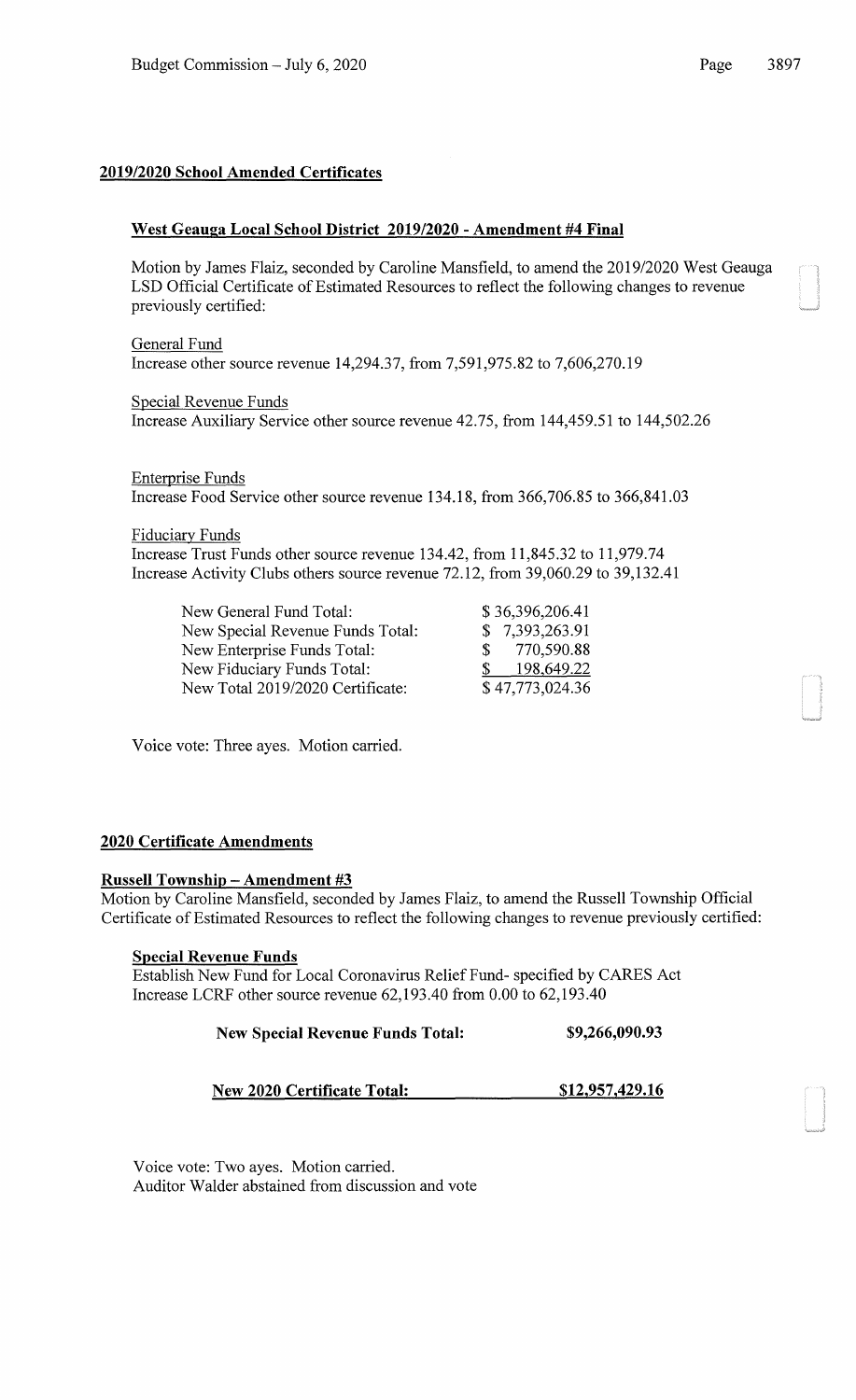#### **Geauga County Health District**

Cash Transfer to move funds as noted in previous minutes- motion not required

From: Fund 6002 \$240,000.00

To: Fund 6039- Fund 6040- \$35,000.00 Fund 6042 <u>- \$200,000.00</u> \$5,000.00 \$240,000.00

#### **Geauga Health District Amendment #6**

Motion by Charles E. Walder, seconded by James Flaiz, to amend the Geauga County Health District's Official Certificate of Estimated Resources to reflect the following changes to revenue previously certified:

#### Special Revenue Funds

Increase- #6005 Food Service other source revenue 6,430.75 from 202,000.00 to 208,430.75 Increase- #6021 Public Health Infrastructure other source revenue 217,000.00 from 120,467.00 to 337,467.00

Decrease -#6042 Population Health other source revenue (200,000.00) from 407,000.00 to 207,000.00

| <b>New Special Revenue Funds Total</b> | \$4,604,322.98 |
|----------------------------------------|----------------|
| <b>New 2020 Certificate Total:</b>     | \$6,360,127.14 |

Voice vote: Three ayes. Motion carried.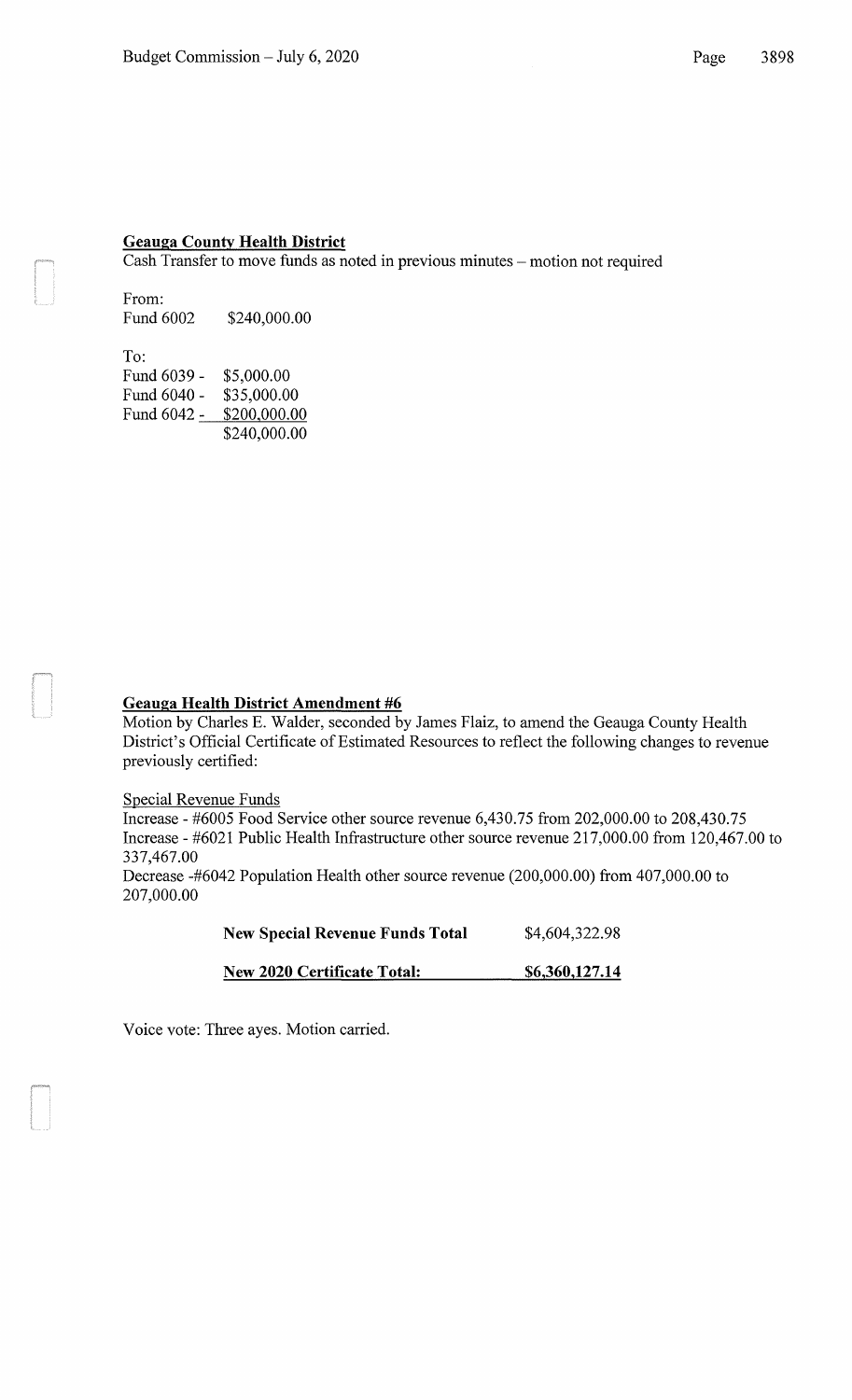Motion by James Flaiz, seconded Caroline Mansfield, to accept Supplemental Appropriations in various funds as follows:

|             | <b>Supplemental Appropriation Fund 6002</b> |                |
|-------------|---------------------------------------------|----------------|
| \$61,510.13 |                                             |                |
|             | New total appropriations in 6002:           | \$1,008,348.36 |
|             | <b>Supplemental Appropriation Fund 6005</b> |                |
| \$25,709.97 |                                             |                |
|             | New total appropriations in 6005:           | \$286,630.54   |
|             | <u>Supplemental Appropriation Fund 6008</u> |                |
| \$1,800.00  |                                             |                |
|             | New total appropriations in 6008:           | \$19,286.54    |
|             | <b>Supplemental Appropriation Fund 6011</b> |                |
| \$12,783.13 |                                             |                |
|             | New total appropriations in 6011:           | \$107,481.31   |
|             | <b>Supplemental Appropriation Fund 6023</b> |                |
| \$28,259.51 |                                             |                |
|             | New total appropriations in 6023:           | \$596,022.39   |
|             | <b>Supplemental Appropriation Fund 6037</b> |                |
| \$40,608.70 |                                             |                |
|             | New total appropriations in 6037:           | \$420,487,.18  |
|             | <b>Supplemental Appropriation Fund 6042</b> |                |
| \$5,312.39  |                                             |                |
|             | New total appropriations in 6042:           | \$250,034.70   |
|             |                                             |                |

Voice vote: Three ayes. Motion carried.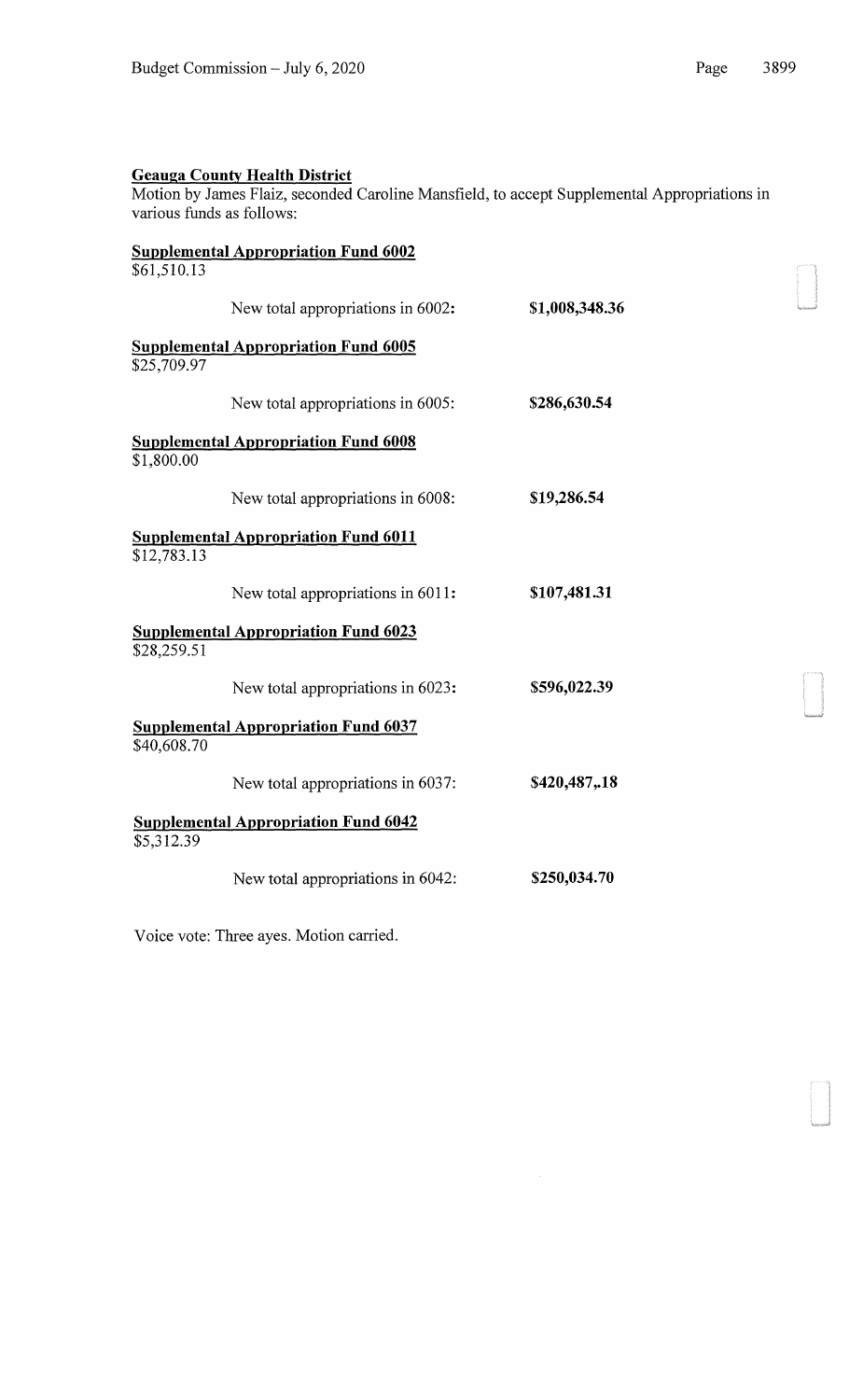## **Geauga County- Amendment #14**

Motion by Caroline Mansfield, seconded by Charles E. Walder, to amend the Geauga County Official Certificate of Estimated Resources to reflect the following changes to revenue previously certified:

## **Special Revenue Funds**

Increase #2097 Local Coronavirus Relief Fund other source revenue 823,466.24 from 0.00 to 823,466.24 Increase #2034 Aging Fund other source revenue 20,000.00 from 879,039.00 to 899,039.00

**New Special Revenue Funds Total: \$98,683,546.63** 

# **New 2020 Certificate Total: \$191,178,973.61**

Voice vote: Three ayes. Motion carried.

General Discussion:

A discussion arose with regard to obtaining year-end and beginning cash balances for Newbury LSD. Communication will be initiated with the interim Treasurer for Newbury LSD, Dan Wilson, requesting the documentation.

Further communication will be initiated with the West Geauga LSD Treasurer, Karen Penler, with regard to the transition process of the revenue numbers.

A brief overview with regard to the processing of tax advance and settlement monies was conducted. All funds earmarked as Newbury LSD monies are to be sent to West Geauga per agreement executed by both school boards.